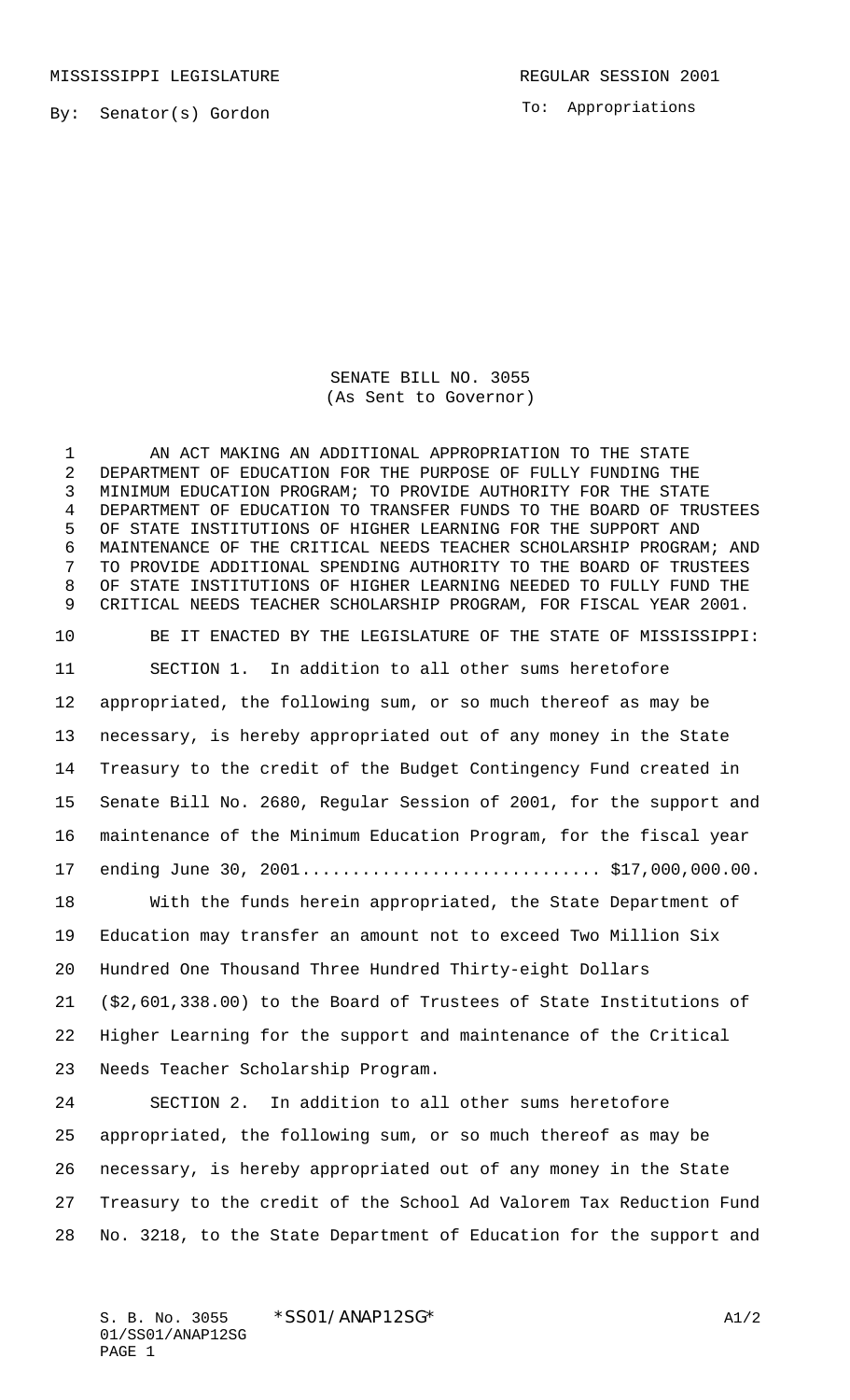S. B. No. 3055 \*SS01/ANAP12SG\* 01/SS01/ANAP12SG PAGE 2 maintenance of the Minimum Education Program, for the fiscal year 30 ending June 30, 2001.................................\$ 5,263,245.00. SECTION 3. In addition to all other sums heretofore appropriated, the following sum, or so much thereof as may be necessary, is hereby appropriated out of any money in the State Treasury to the credit of the Public School Building Fund No. 3933, to the State Department of Education for the support and maintenance of the Minimum Education Program, for the fiscal year 37 ending June 30, 2001................................\$ 3,400,000.00. SECTION 4. In addition to all other sums heretofore appropriated, the following sum, or so much thereof as may be necessary, is hereby appropriated out of any money in the State Treasury to the credit of the Working Cash-Stabilization Reserve Fund to the State Department of Education for the support and maintenance of the Minimum Education Program, for the fiscal year 44 ending June 30, 2001................................\$ 18,600,000.00. It is the intention of the Legislature that the funds appropriated in this Section shall be considered a portion of the Fifty Million Dollars (\$50,000,000.00) authorized in Section 27-103-203, Mississippi Code of 1972, for the Governor to transfer from the Working Cash-Stabilization Reserve Fund to the State General Fund to provide for revenue shortfalls. SECTION 5. In addition to all other sums heretofore authorized, the following sum, or so much thereof as may be necessary, is hereby authorized for expenditure by the Board of Trustees of State Institutions of Higher Learning out of any money available to support the Critical Needs Teacher Scholarship 56 Program for the fiscal year ending June 30, 2001................. ............................................... \$ 1,078,603.00. SECTION 6. The money herein appropriated shall be paid by the State Treasurer out of any money in the proper fund or funds as set forth in this act, upon warrants issued by the State Fiscal Officer; and the State Fiscal Officer shall issue his warrants